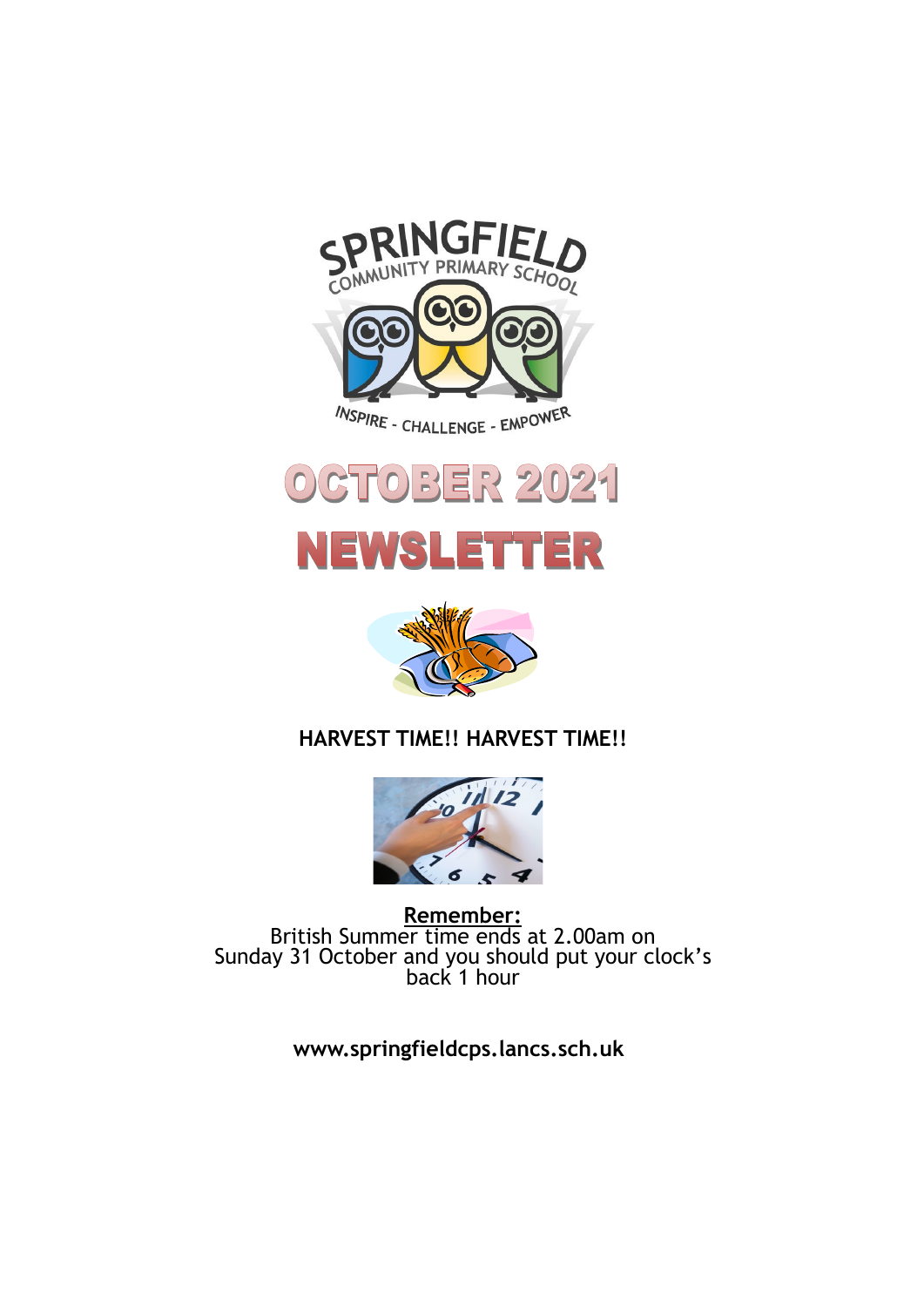## **MACMILLAN NON-UNIFORM DAY**

Wow—what a success! We raised a magnificent £198.00 so a big THANK YOU to everyone for supporting this event.

#### **HARVEST FESTIVAL**

Our Harvest assemblies will be on 11 October for KS1 and 12 October for KS2 children, in school. As in previous years, we are asking for donations of any of the following: tinned and dried goods;



**MACMILLAN**<br>CANCER SUPPORT

biscuits and toiletries. Items can be sent in from Monday 04 to Friday 08 October and we thank you for your continued support. We will be donating the harvest items to St Catherine's Church and the Women's refuge. **ADMISSIONS:**

# **FOR PRIMARY PLACES 2022/23**

Admission for primary entry 2022/23 can be applied for now. If you have a child who will be **4 before 31/08/22**, then you will need to apply for a place 'on-line' **before** 15 January 2022. **OPEN DAY**

We are having an Open Evening on 03 November from 3.30pm-6.00pm for any new parents who have children starting school in September 2022.

## **FOR SECONDARY PLACES 2022/23**

Well what a successful return. All our Year 6 Applications are complete. A big THANK YOU for a great response.

## **FLU VACCINATION**

Thank you for returning your Flu vaccination forms. A few families still need to return theirs or their child may miss the opportunity of having the nasal vaccine. If you haven't returned your form, please send it in asap, as the Intrahealth Team will be collecting the forms soon in order to get the number of vaccines required. Their Service will be on site on Thursday 18 November to administer the vaccine to those children who have returned a 'YES' consent.





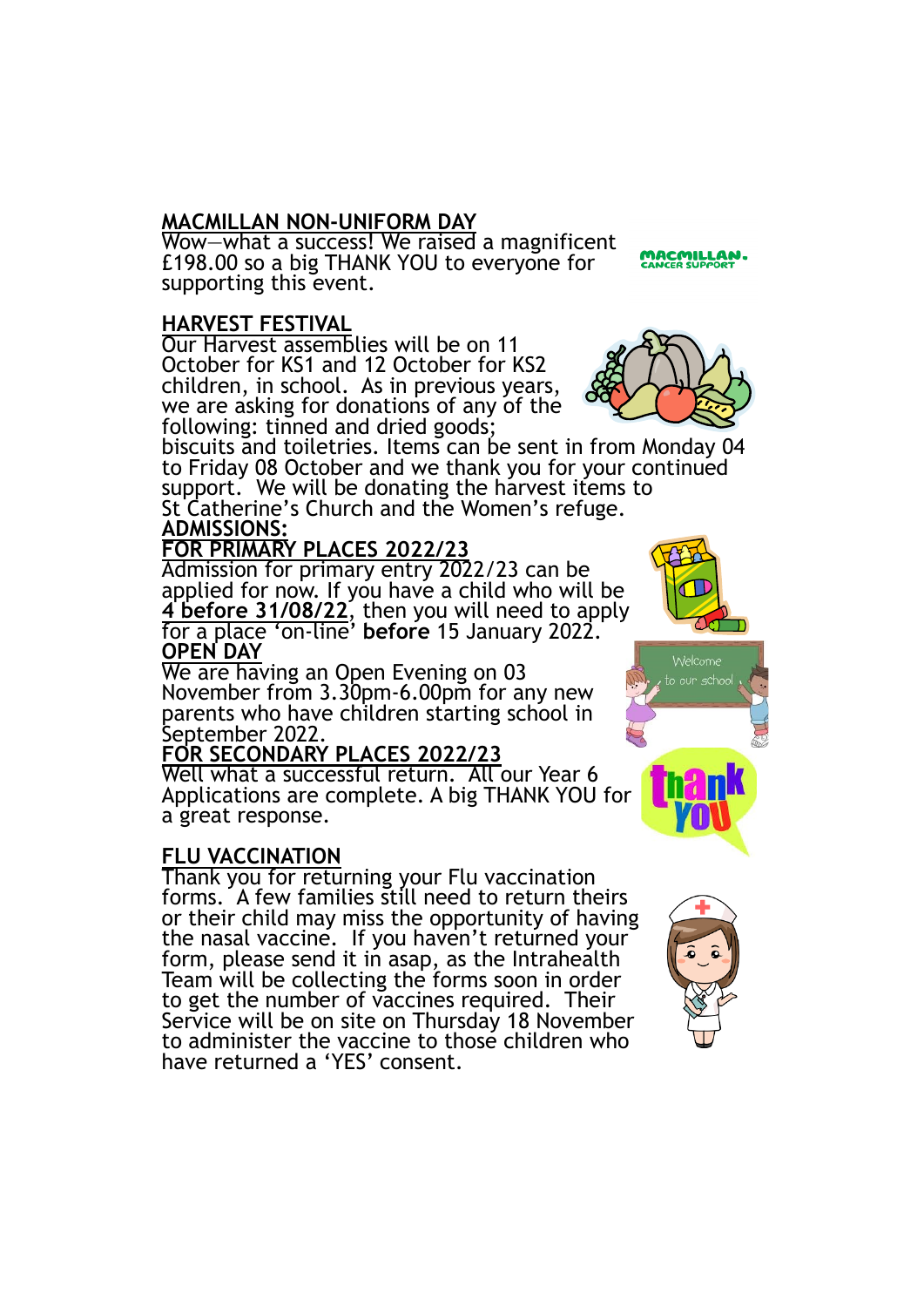## **TEMPEST PHOTOGRAPHY**

As you know, the photographer was in school to take your child's picture on Thursday 30 September. All orders must be received by **Wednesday 13 October**  and any money; cheques or card details must be enclosed in the order envelope and **sealed** before

returning to school. Please make sure your child's name and the amount paid is recorded on the front of the envelope, thank you.

**NOTE**: if paying in cash the exact amount must be in the envelope, as no change will be given.

## **HEALTHY SCHOOL TIPS**

Please remember to check your child's hair daily and treat immediately if you see any sign of head lice—thanks for your support.

#### **PARENTS EVENING**

This year we will be making alternative arrangements due to Covid restrictions. A letter will follow later in the term with further details, thank you.

## **TELEPHONE/ADDRESS CHANGES**

Please inform Mrs Collett of any changes to your telephone numbers or address as soon as possible so we are able to reach you in an emergency and you don't miss out on any text information we send.

## **Clubs**

We are currently running Choir, Football and Games Clubs for the first Autumn Term. You will be notified by letter of further clubs that will be running, after each half-term.

#### **ROAD SAFETY**

Some families are still bringing their cars onto the staff car park, please note this is not allowed at any time. Walking through the car park is also not allowed, as this is dangerous. Please use the pedestrian gate only, thank you.